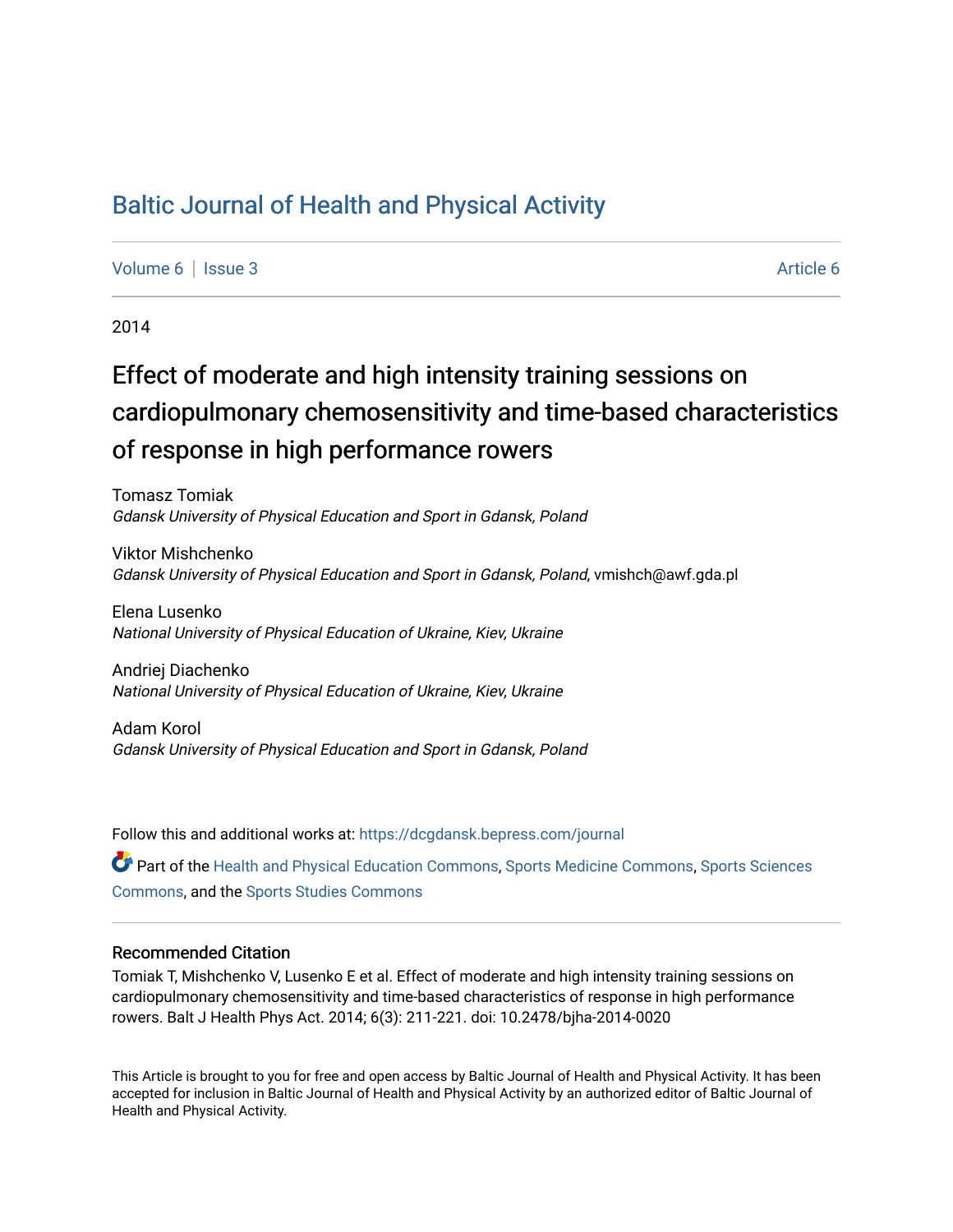

DOI: 10.2478/bjha-2014-0020

# **Effect of moderate and high intensity training sessions on cardiopulmonary chemosensitivity and time-based characteristics of response in high performance rowers**

| <b>Authors' Contribution:</b><br>A - Study Design<br>B - Data Collection<br>C - Statistical Analysis   | Tomasz Tomiak <sup>1 ABCD</sup> , Viktor Mishchenko <sup>1 ABDE</sup> ,<br>Elena Lusenko <sup>2BD</sup> , Andrej Diachenko <sup>2BD</sup> , Adam Korol <sup>1BC</sup>                                                                                                                                                                                                                                                                                                                                                                                                                                                                                                                 |
|--------------------------------------------------------------------------------------------------------|---------------------------------------------------------------------------------------------------------------------------------------------------------------------------------------------------------------------------------------------------------------------------------------------------------------------------------------------------------------------------------------------------------------------------------------------------------------------------------------------------------------------------------------------------------------------------------------------------------------------------------------------------------------------------------------|
| D - Data Interpretation<br>E - Manuscript Preparation<br>F - Literature Search<br>G - Funds Collection | <sup>1</sup> Gdansk University of Physical Education and Sport in Gdansk, Poland<br><sup>2</sup> National University of Physical Education of Ukraine, Kiev, Ukraine                                                                                                                                                                                                                                                                                                                                                                                                                                                                                                                  |
|                                                                                                        | Key words: sport training, recovery phase, hypercapnic chemosensitivity, hypoxic<br>chemosensitivity; fast kinetics.                                                                                                                                                                                                                                                                                                                                                                                                                                                                                                                                                                  |
|                                                                                                        | <b>Abstract</b>                                                                                                                                                                                                                                                                                                                                                                                                                                                                                                                                                                                                                                                                       |
| <b>Background:</b>                                                                                     | The present study was performed to clarify fatigue-induced effects of a strenuous and<br>moderate intensity endurance training session on temporary changes of cardiopul-                                                                                                                                                                                                                                                                                                                                                                                                                                                                                                             |
|                                                                                                        | monary (CP) chemosensitivity and fast kinetics response.                                                                                                                                                                                                                                                                                                                                                                                                                                                                                                                                                                                                                              |
| <b>Material/Methods:</b>                                                                               | Eleven high performance (national level) male rowers participated in this study [age<br>21.8 ±1.7 (range 18-25 years), 89.3 ±2.0 kg, 190.1 ±1.7 cm, VO <sub>2</sub> max 67.9 ±1.1<br>ml·kg <sup>-1</sup> ·min <sup>-1</sup> ]. The studies involved three steps: 1) a study of effects related to a train-<br>ing session of moderate intensity, 2) effects of a high intensity session, and 3) an<br>impact of a high intensity session on values of peak response. The high intensity ses-<br>sion consisted of intermittent training loads made up of five sets of four repetitions of                                                                                             |
|                                                                                                        | sixty-second work intervals (HR of 149-186 bt min <sup>-1</sup> ). The moderate intensity session<br>consisted of unvarying type of exercise (HR of 138-167 bt min <sup>-1</sup> ). Measurements were<br>made at rest before, 13-15, and 37-39 hours after the training session. In rebreathing<br>tests ventilatory sensitivity to $CO2$ and HR response sensitivity to normocapnic hy-<br>poxia were measured. Fast kinetics of ventilation, oxygen uptake, CO <sub>2</sub> production and<br>the heart rate were measured in a 5-min standard power test (0.7 VO <sub>2</sub> max, 5 min,<br>transition from 25 w) and in a 6-min test $(1.12 \pm 0.11 \text{ VO}_2 \text{max})$ . |
|                                                                                                        | <b>Results:</b> We found that a training session of high intensity resulted in a significant decrease in<br>sensitivity to hypercapnia, an increase in CP sensitivity to hypoxia, a decrease in CP fast<br>kinetics and stability of peak response 13-15 hours after the session vs. baseline. Mean<br>power in a 6-min maximum test decreased, which was mainly determined by a decrease<br>in mean power during the first 3 min and utilization of $VO2$ max for a 6-min test. Moderate<br>intensity of a training session resulted in an increase in ventilatory sensitivity to hypercap-<br>nia whereas sensitivity CP to hypoxia and fast kinetics remained unaffected.          |
| <b>Conclusions:</b>                                                                                    | These results suggest that not only CP chemosensitivity to hypoxia but also CP<br>chemosensitivity to hypercapnia are variable in high intensity endurance training. The<br>variability related to the effect of fatigue in the recovery phase (up to 15-15 hours)<br>after strenuous training sessions.                                                                                                                                                                                                                                                                                                                                                                              |

**Word count**: 4,115 **Tables:** 6 **Figures:** 2 **References**: 48

**Received:** December 2013 **Accepted:** August 2014 **Published:** October 2014

#### **Corresponding author:**

Prof. dr hab. Viktor Mishchenko Gdansk Univeristy of Physical Education and Sport Kazimierza Gorskiego Str. 1, 80-336 Gdansk Phone: +48 (58) 5547459 E-mail: vmishch@awf.gda.pl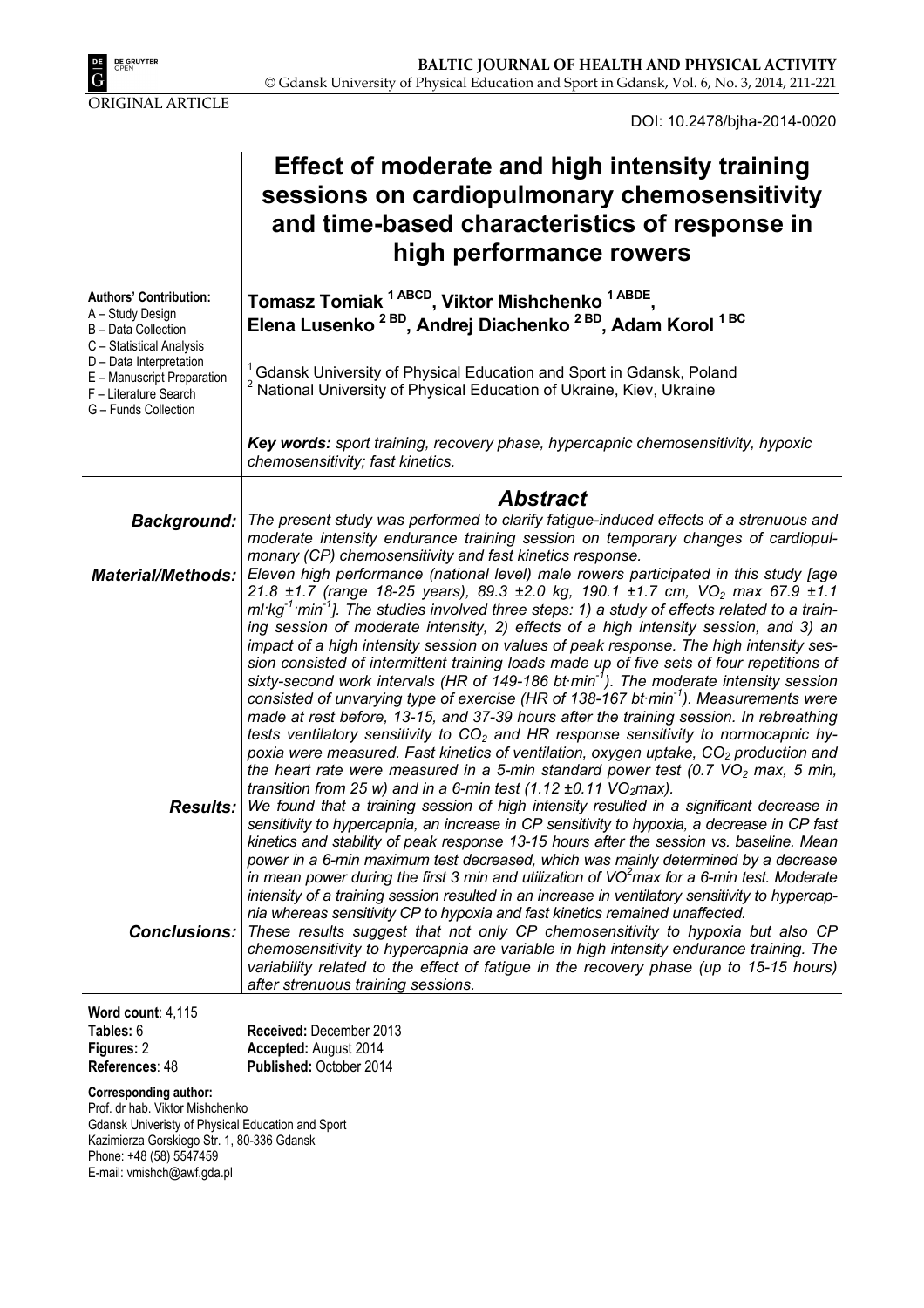### **Introduction**

It observed that humans have several physiological adaptations to high physical activity in high performance athletes [1, 2, 3]. Some of these physiological responses include a change in ventilatory and heart rate responses to hypoxia and hypercapnia [4-12]. A few studies investigated prolonged effects of exercise training on cardiopulmonary (CP) chemosensitivity and fast kinetics [13-19]. These results suggest that ventilatory chemosensitivity to hypoxia is more variable by endurance training and detraining than that to hypercapnia [5, 12, 15, 20, 21, 22]. Although there appears to be consensus in the literature that endurance-trained individuals are more prone to have lower resting responses to hypercapnia, some previous studies have found little difference between athletic and untrained subjects. Recently, we have found that fatigue at the end part of prolonged high intensity cyclic exercise is connected with a decrease in CP fast kinetics and hypercapnic sensitivity [23, 24]. It is well recognized that fatigue from strenuous physical exercise is a complex phenomenon in which peripheral, metabolic and central components may be observed [2, 3, 25, 26]. We suppose that fatigue accumulation for one or several consecutive days of high intensity exercises (typical of endurance sports training) may be connected with delayed effects on CP responsiveness in the recovery phase. CP responsiveness changes that result from high intensity of endurance training sessions might be an integral reflection of overall fatigue of high performance athletes [23]. Sports specific CP responsiveness changes are accumulated through a proper influence of metabolic and cardiovascular stress [7]. The lack of agreement in the literature on the influence of exercise upon  $CO<sub>2</sub>$  sensitivity can probably be accounted for by inter subject variability, together with differences in methodology, protocol, selection of subjects and the stage of recovery in training. We believe that our data have rationalized some of these inconsistencies by identifying an important factor in determining the influence of endurance sport training upon hypercapnic and hypoxic sensitivity. It is also related to fast kinetics changes in recovery stages. Oxygen uptake fast kinetics and CP peak of response during high intensity exercise is critical to endurance capacity and increase in sports specific training [27-31]. There are no investigations of CR responsiveness induced by fatigue after strenuous training sessions. In this study, it is hypothesized that a high performance athlete's fatigue, induced by a vigorous training session, would be related to a decrease in CP response hypercapnic sensitivity and primary kinetics. In addition, we assumed that CP response kinetics plays a major role in the variation of high performance athletes in power events such as 2000 meter rowing. Understanding CP response to intense exercise related to postponed fatigue accumulation may be beneficial in designing training regimes for elite athletes competing in such events. The purpose of this study was to determine the fatiguing effect of a strenuous training session and a moderate intensity session on the CP primary kinetics, peak of response and chemosensitivity to  $CO<sub>2</sub>$  and hypoxia.

### **Material and methods**

*Subjects.* Eleven high performance (national level) male rowers participated in this study [age 21.8 +1.7 (range 18-25 years), 89.3 +2.0 kg, 190.1 +1.7 cm, VO<sub>2</sub> max 67.9 +1.1 ml·kg<sup>-1</sup>·min<sup>-1</sup>]. All subjects provided informed written consent prior to participation in the research protocol, which was in accordance with legal requirements. The subjects refrained from ingesting nutritional supplements, ergogenic aids, and medications during the course of the study. The training loads of the research protocol were similar to the usual training program for these athletes. The exercise tests were conducted on a rowing ergometer (Concept II, Morrisville, Vermont, USA) with which the subjects were familiar.

*Procedures.* The study was performed during the preparatory stage of year's cycle of training and involved of three steps: the first one – a study of effects related to a training session of moderate intensity (last day of a week's training microcycle); the second step – effects of a high intensity session (the first day of a week's microcycle); and the third step – an impact of a high intensity session on values of peak response measured in the first day of the following week. The subjects refrained from strenuous training for 72 hours prior to testing. Primary measures in rest (sitting position) and in exercise tests were made after a 24-hour recovery period prior to testing. In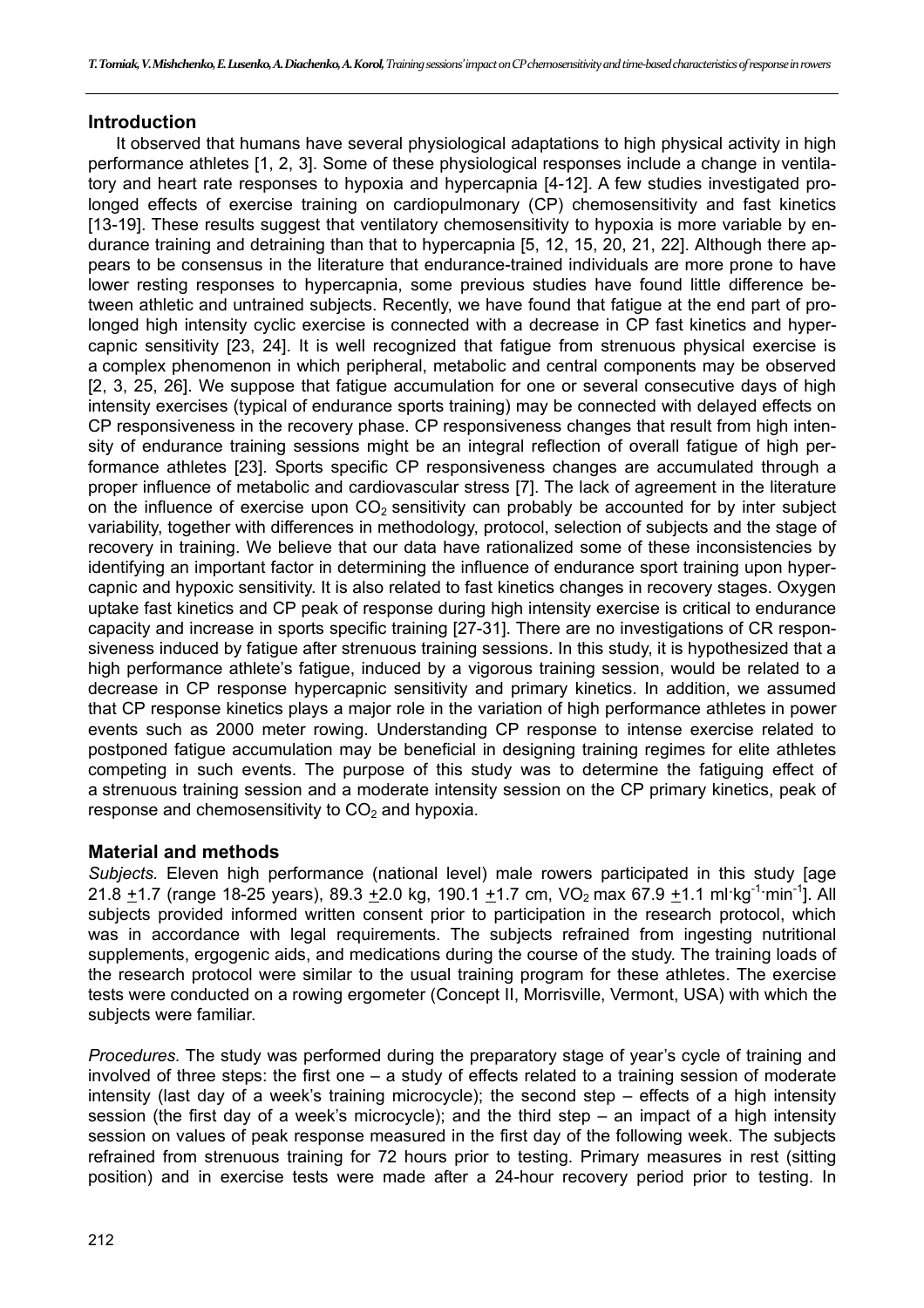addition, subjects were instructed to consume a carbohydrate rich diet in the days preceding the testing sessions. To obtain the informed consent, the subjects were instructed on the experimental protocol. The training session of moderate intensity (subjectively light) consisted of an unvarying type of exercise intended to improve the rowing technique (motor coordination) (85-90 min at HR of 138-167 bt·min<sup>-1</sup>). Measurements were made at rest (sitting position) before and 13-15 hours after the training session finishing point. The high intensity session (*subjectively* exhaustive) consisted of intermittent training loads, which consisted of five sets of four repetitions of sixty-second work intervals (110-118 min at HR of 149-186 bt $\cdot$ min<sup>-1</sup>). Recovery between repetitions was 2.5 minutes; the break between sets was 6 minutes. Data were collected in rest (sitting position) and in exercise tests at three points: prior to a strenuous exercise session, 13-15 hours and 37-39 hours after the high intensity session. All data were collected under identical conditions relative to ambient temperature (20-23ºC) and relative humidity (45-55%).

*Measurements and exercise tests.* VO<sub>2max</sub> in each subject was determined 5-7 days earlier by using a rowing ergometer with incremental loading.  $VO<sub>2</sub>$  derived during maximal exhaustive exercise was considered  $VO_{2max}$  when two of the following criteria were met: identification of a plateau in  $VO<sub>2</sub>$  with an increase in power output (150 ml  $VO<sub>2</sub>$  increase) and respiratory exchange ratio near to 1.0. In rebreathing tests ventilatory sensitivity to  $CO_2$  ( $\Delta V_E/\Delta$  PACO<sub>2</sub>) and HR response sensitivity to normocapnic hypoxia ( $\Delta HR/\Delta SaO<sub>2</sub>$ ) were measured at standard rest. The subjects were sitting comfortably in chairs. Subjects rebreathed a gas mixture of 7% CO<sub>2</sub> in 50-70% O<sub>2</sub> from a bag (5–6 liters) in a box for 3–4 min [32]. Hypercapnic sensitivity was assessed as the slope of the line (S) determined by linear regression relating  $V_{ET}CO<sub>2</sub>$  to  $V_{F}$ . Resting hypoxic sensitivity was measured by using a progressive isocapnic hypoxic test [33]. A rebreathing system similar to that in hypercapnic test was used. During rebreathing tidal volume  $(V_T)$ , minute lung ventilation  $(V_E)$ , heart rate (HR) and arterial oxygen saturation (SaO<sub>2</sub>) were continuously determined. SaO<sub>2</sub> was measured on the tip of the left forefinger during rebreathing by a pulse oximeter (OLV-1200). Hypoxic sensitivity was evaluated by a rise in lung ventilation and HR in progressive blood deoxygenating. Changes in the speed of CP response Pre and Post training sessions were measure by fast kinetics of ventilation  $(T_{50}V_{E})$ , oxygen uptake  $(T_{50}V_{C2})$ , carbon dioxide production  $(T_{50}VCO<sub>2</sub>)$  and heart rate (T<sub>50</sub>HR) in a 5-min standard power test (0.7 VO<sub>2</sub> max, 5 min, transition from 25 w) and in a 6-min test (1.12  $\pm$ 0.11 VO<sub>2</sub> max). Monoexponential function, breath by breath with 5 s stationary averages throughout the test protocol were used (Jaeger Oxycon Alfa, Germany; Polar Accurex Plus).

The values of peak response were measured at additional loads in the form of 30 s increase of load power (in 1/3) by increasing the pace of rowing at the end of sustained exercise on a rowing ergometer (30 min, 79-85%) before high intensity training and immediately (30-60 min) after it. The peak of response was determined according to maximum  $V_E$ , VO<sub>2</sub> and HR in one of 10-s fragments of 30-s "speeding up". Effects of high intensity session were evaluated in the second step of studies by working out capacity changes (Post vs. Pre) as demonstrated during a 6-min maximal work rowing ergometer test (mean value for 6 min, for first 3 min and for second 3 min of the test).

*Statistical analysis*. The values were expressed as means and SD. The differential changes in the parameters between Pre and Post training sessions were compared by using two-way repeatedmeasures ANOVA. Differences in the parameters (Pre, Post) within each group were determined by using the Wilcoxon test. The level of significance was set at 0.05. Pearson's correlation coefficient was used to evaluate the relationship between characteristics of physical capacities during the 6-minute rowing test.

### **Results**

In studies of trace changes (after-action) provoked by moderate intensity (subjectively light) training loads (85-100 min at HR of 138-156 bt·min-1) measurements were made at rest (sitting position) 13-15 hours after the training session' finishing point (Table 1).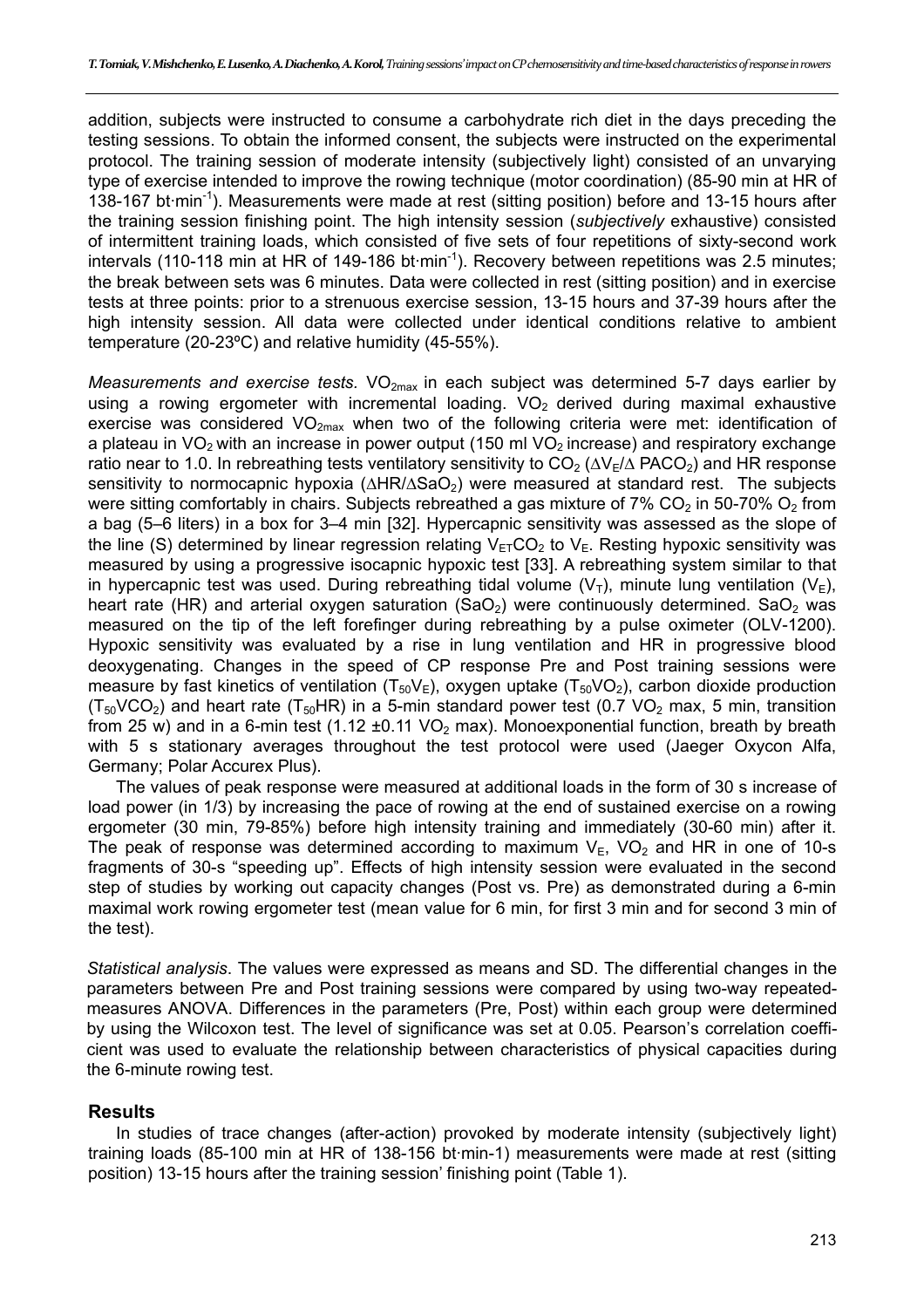As follows from Table 1, the level of lung ventilation 13-15 hours after the training session was higher (13.8%) than before the session.

Changes in hypercapnic and hypoxic CP sensitivity 13-15 hours after training load of moderate intensity are presented in Table 2.

As is obvious from Table 2, sensitivity to hypercapnia in the recovery phase after (13-15 hours) the training session of moderate intensity increased. One should take notice of a significant expression of the decrease in the threshold response to a hypercapnic stimulus rather than the change in the rate of response intensification. A decrease in the response threshold resulted in an increase in lung ventilation at standard PA CO<sub>2</sub> = 50 mm Hg from 24.6  $\pm$ 1. 3 L·min<sup>-1</sup> before the training session to 71.5  $\pm$ 3.7 L·min<sup>-1</sup> 13-15 hours after session ( $p < 0.01$ ). There were no changes in time-related CP response characteristics –  $T_{50}$  VO<sub>2</sub>,  $T_{50}$  V<sub>E</sub> and  $T_{50}$  HR.

Hypoxic sensitivity of rowers' CP responses did not change after a moderate training session. At the same time, the value of rest oxygen uptake, lung ventilation and resting HR after (13-15 hours) the training session significantly increased.

Fast kinetics after a high intensity training session was analyzed by evaluation of changes in peak CP response to 30 s increase in power during sustained exercising on a rowing ergometer (30 min) and  $T_{50}$  CP response in the initial part of the test exercises.

Table 1. Characteristics of oxygen uptake, lung ventilation and HR 13-15 hours after moderate intensity training session,  $n = 9$ , M  $\pm$ SD

| <b>Characteristics</b>             | Before training session | After training session |
|------------------------------------|-------------------------|------------------------|
| Pulmonary ventilation, L min-1     | $8.9 \pm 0.8^*$         | $12.2 \pm 1.0^*$       |
| HR, bt min-1                       | $51.5 \pm 1.0$          | $54.0 \pm 1.2$         |
| Oxygen uptake level, ml min-1 kg-1 | $4.9 \pm 0.2$           | $5.9 \pm 0.7$          |
| Respiratory exchange ratio         | $0.85 + 0.02$           | $0.89 + 0.04$          |

*\* Significant at p < 0.05* 

Table 2. Change in CP hypercapnic and hypoxic response sensitivity in rowers (n = 9) in the recovery phase (13-15 hours) training session of moderate intensity, М ±SD

| <b>Characteristics</b>                                                                                                   | <b>Before</b><br>training session | After<br>training session |
|--------------------------------------------------------------------------------------------------------------------------|-----------------------------------|---------------------------|
| Sensitivity of lung ventilation to hypercapnia ( $\Delta V_E/\Delta P_A CO_2$ ), L min <sup>-1</sup> mm Hg <sup>-1</sup> | $1.39 \pm 0.12^*$                 | $1.86 \pm 0.19^*$         |
| Threshold of lung ventilation to hypercapnia (point of apnea - "B"), mm Hg                                               | $33.9 \pm 1.6^*$                  | $21.8 \pm 1.9^*$          |
| Sensitivity of lung ventilation to hypoxia – $(\Delta V_E/\Delta SaO_2)$ , L·min <sup>-1</sup> % <sup>-1</sup>           | $0.231 \pm 0.08$                  | $0.265 \pm 0.09$          |
| Sensitivity of heart rate to 1 % of SaO <sub>2</sub> decline ( $\triangle HR/\triangle SaO_2$ ), bt min-1 -%-1           | $0.89 + 0.08$                     | $0.81 + 0.07$             |
| $T_{50}$ VO <sub>2</sub> , s                                                                                             | $28.8 \pm 1.8$                    | $28.1 \pm 2.0$            |
| $T_{50}$ HR, s                                                                                                           | $19.7 + 1.4$                      | $20.8 \pm 1.4$            |
| $T_{50}$ $V_E$ , s                                                                                                       | $42.9 \pm 3.8$                    | $40.9 \pm 3.9$            |

*\* Significant at p < 0.05* 

An analysis of percentage changes of the peak of response to short-term (30 s) increases in load power between the 4<sup>th</sup> min and 30<sup>th</sup> min indicated a decrease in  $V_{E}$ , VO<sub>2</sub> and HR responses at the end of the 30 min test exercise (Table 3).

Study of changes of the peak of response to short-term (30 s) increases of load power (Table 3) indicated a reduction in  $V_E$ , VO<sub>2</sub> and HR responses from the beginning to the latest part of sustained load to exhaustion. This reduction coincided, as a rule, with a decrease in the speed of 30 s increases in load power.

The results demonstrated a reduction of fast kinetics of CP and gas exchange responses according to characteristics of half-period  $(T_{50})$  response concerned of high intensity training session of an interval type (13-15 hours after it) (Table 4).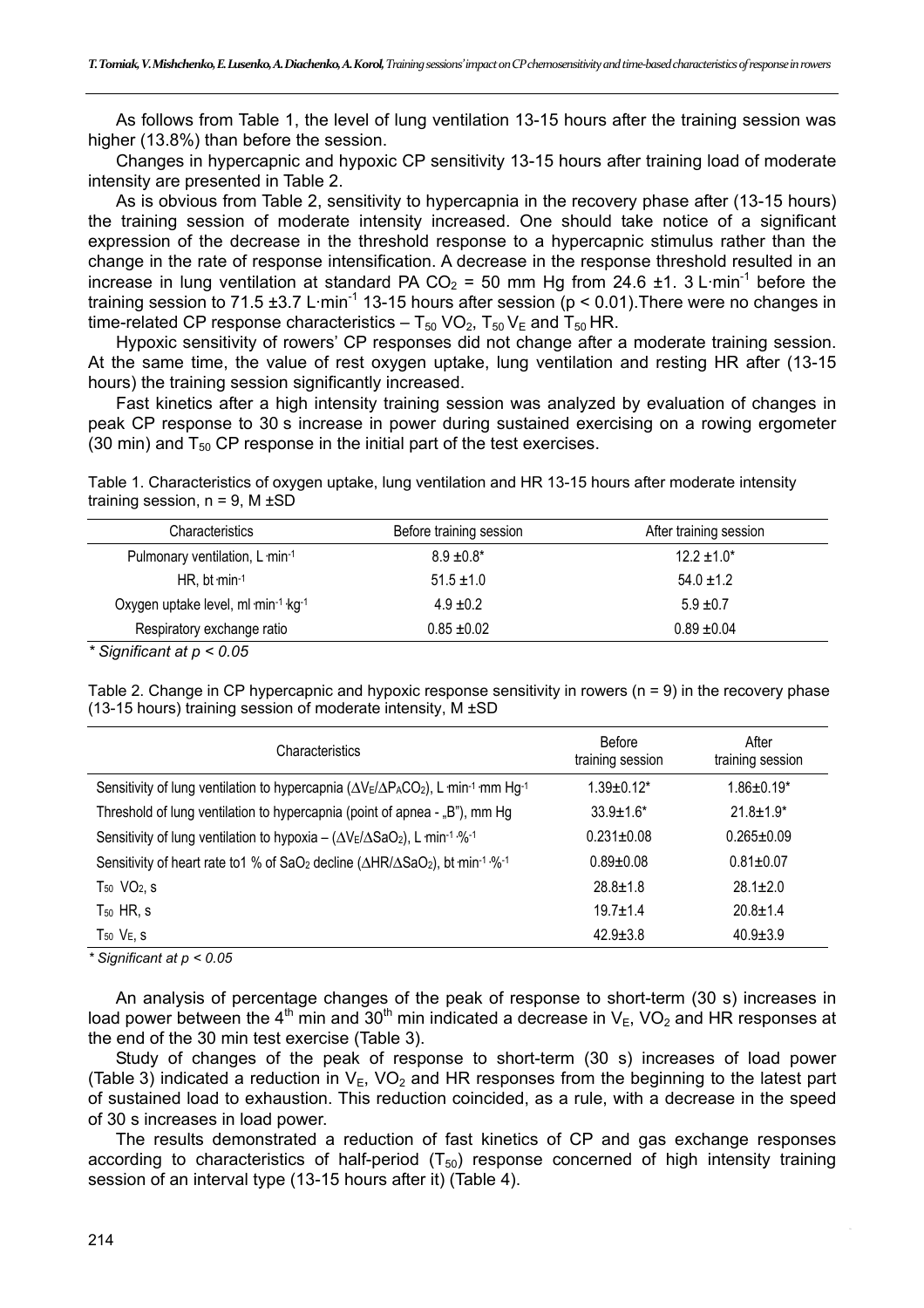Table 3. Changes in the peaks of lung ventilation, oxygen uptake and HR response (in percentage) induced by 30 s increase in power after a high intensity training session (25-55 min after it) vs. before the training session. Increasing consisted in 1/3 by rising of pace of rowing between the 4<sup>th</sup> min and 30<sup>th</sup> min of sustained exercising on a rowing ergometer (30 min,  $\overline{79}$ -85%), n = 9, M  $\pm$ SD.

| <b>Characteristics</b> | Time period of measurements |                        |  |
|------------------------|-----------------------------|------------------------|--|
|                        | before training session     | after training session |  |
| Lung ventilation, %    | $4.9 \pm 0.6^*$             | $0.1 \pm 0.6^*$        |  |
| Oxygen uptake, %       | $6.9 \pm 1.0^*$             | $1.5 \pm 0.8^*$        |  |
| Heart rate, %          | $5.5 \pm 0.4*$              | $0.2 \pm 0.5^*$        |  |

*\* Significant at p < 0.05* 

Table 4. The effects of a high intensity training session on fast kinetics of  $VO_2$ ,  $VO_2$ ,  $V_E$  and HR responses ( $T_{50}$  at exercise 0, 7 VO<sub>2max</sub>) in high performance rowers (n = 11), M  $\pm$ SD

| <b>Characteristics</b>        | Time period of measurements |                        |  |
|-------------------------------|-----------------------------|------------------------|--|
|                               | before training session     | after training session |  |
| $T_{50}$ VO <sub>2</sub> , s  | $28.3 \pm 1.7$              | $31.9 \pm 1.9$         |  |
| $T_{50}$ VCO <sub>2</sub> , s | $46.2 \pm 3.8$              | $53.1 \pm 4.2^*$       |  |
| $T_{50}$ HR, s                | $19.5 \pm 1.2$              | $22.9 \pm 1.3$         |  |
| $T_{50}$ $V_{E,}$ s           | $43.7 \pm 3.7$              | $50.3 \pm 3.9^*$       |  |

*\* Significant differences at p < 0. 05* 

As follows from Table 4, the fast part of lung ventilation response showed the most distinct decline compared fatigue related to a high intensity training session.

The fast kinetics of gas exchange and CP responses in about 2000m race simulation (6 min rowing test) decreased after a high intensity training session (measurements at 30-45 min after its end) (Table 5) .

As follows from Table 5, the fast part of lung ventilation and  $VCO<sub>2</sub>$  response showed the most distinct decline ( $T_{50}$  increase) after the training session.  $T_{50}$  for VO<sub>2</sub> also significantly increased.

| Table 5. Change of fast kinetics (half-period of response $-\mathcal{T}_{50}$ ) of gas exchange and CP responses in simu- |
|---------------------------------------------------------------------------------------------------------------------------|
| lated rowing distance (6 min rowing test, 1.12 ±0.11 $VO_{2max}$ ) as a result of a high intensity training session       |
| (30-50 min before and 30-45 min after) in highly skilled rowers ( $n = 9$ ), M $\pm$ SD                                   |

|                               | Six min rowing test                                                   |                                                               |
|-------------------------------|-----------------------------------------------------------------------|---------------------------------------------------------------|
| <b>Characteristics</b>        | before training session<br>$(1.15 \pm 0.10 \text{ VO}_{2\text{max}})$ | after training session<br>$(1.10 \pm 0.13 \text{ VO}_{2max})$ |
| $T_{50}$ VO <sub>2</sub> , s  | $24.1 \pm 1.3$                                                        | $29.6 \pm 1.4^*$                                              |
| $T_{50}$ VCO <sub>2</sub> , s | $33.0 + 2.7$                                                          | $41.7 \pm 3.7^*$                                              |
| $T_{50}$ HR, s                | $16.1 \pm 1.3$                                                        | $19.9 \pm 1.2$                                                |
| $T_{50}$ $V_{E}$ , s          | $33.7 + 2.7$                                                          | $39.6 \pm 2.8^*$                                              |

*\* Significant differences at p < 0 05* 

Results showed that a reduction in the mean power in a 6-min maximum test related to fatigue of hard training session (after 13-15 hours) was also observed (Fig. 1).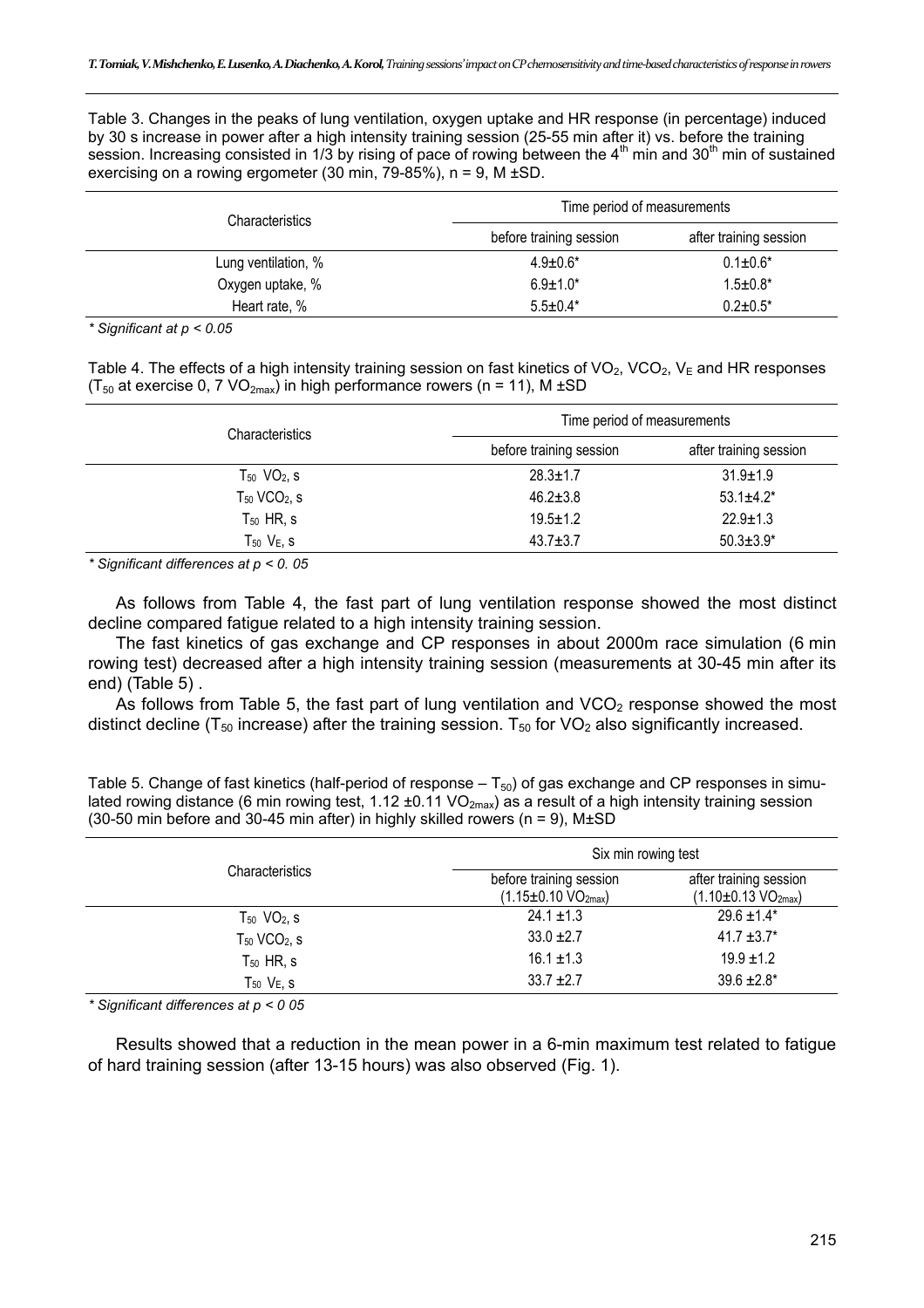

Fig. 2. Changes of lung ventilation response sensitivity to increasing  $P_ACO_2$  (rebreathing) and HR sensitivity to decreasing blood oxygenation in skilled athletes 13-15 and 37-39 hours after high intensity training session. 1 – Initial value; 2 – after 13-15 hours; 3 – after 37-39 hours.

This decline of the mean power in a 6-min maximum test was mainly determined by a decrease in the mean power during the first 3 minutes of a 6-min test. 37-39 hours later characteristics of work capacity were close to their complete recovery, whereas utilization of  $VO_{2max}$  remained decreased. The decline of the mean power during a 6-min test was related to the degree of  $VO_{2max}$ utilization (г = 0.51, р < 0.05) and correlated with the value of blood lactate concentration increase after the test ( $r = 0.49$ ;  $p < 0.05$ ). After a high intensity training session the peak of lung ventilation response during a 6-min test decreased by 6.7 ±1.1% and was reached 0.71 ±0.10 min later  $(p < 0.05)$ . The peak of HR response was also reached later (by 0.31  $\pm$ 0.07 min).

Changes of hypercapnic and hypoxic sensitivity characteristics of CP responses related to trace effects of high intensity training session are demonstrate in Table 6.

|                                                                                                                                                           | Period of measurements     |                           |
|-----------------------------------------------------------------------------------------------------------------------------------------------------------|----------------------------|---------------------------|
| Characteristics                                                                                                                                           | before<br>training session | after<br>training session |
| Lung ventilation level at $P_{A}CO_{2}$ 50 mm Hg ( $V_{E50}$ ), L min-1                                                                                   | $13.7 \pm 0.4$             | $14.7 \pm 0.3$            |
| Ventilatory response threshold (point of apnea, "B" parameter), mm Hg                                                                                     | $36.4 \pm 0.3^*$           | $31.8 \pm 0.4*$           |
| Sensitivity ventilatory response to hypercapnic - $\Delta V \epsilon / \Delta P_A CO_2$ , L min <sup>-1</sup> mm Hg. <sup>-1</sup>                        | $1.43 \pm 0.11$            | $1.34 \pm 0.10$           |
| Sensitivity ventilatory response to hypoxic stimulus - $\Delta V_E/\Delta$ - SaO <sub>2</sub> ), L min <sup>-1</sup> by 1 %                               | $0.180 + 0.05*$            | $0.298 \pm 0.06^*$        |
| Increase in heart rate by 1 % of SaO <sub>2</sub> ( $\triangle HR/\triangle$ SaO <sub>2</sub> ) decline, bt min <sup>-1 .%-1</sup>                        | $0.72 \pm 0.12^*$          | $1.44 \pm 0.14*$          |
| Increase (delta) in lung ventilation subsequently to standard decrease in blood<br>oxygenation (-12%) ( $\Delta$ V <sub>E 84</sub> ), L min <sup>-1</sup> | $7.80 \pm 0.40^*$          | $10.20 \pm 0.35^*$        |

Table 6. Changes of hypercapnic and hypoxic sensitivity characteristics of CP responses of rowers 13-15 hours after a high intensity training session,  $n = 11$ , M  $\pm$ SD

*\* Significant differences at p < 0 05*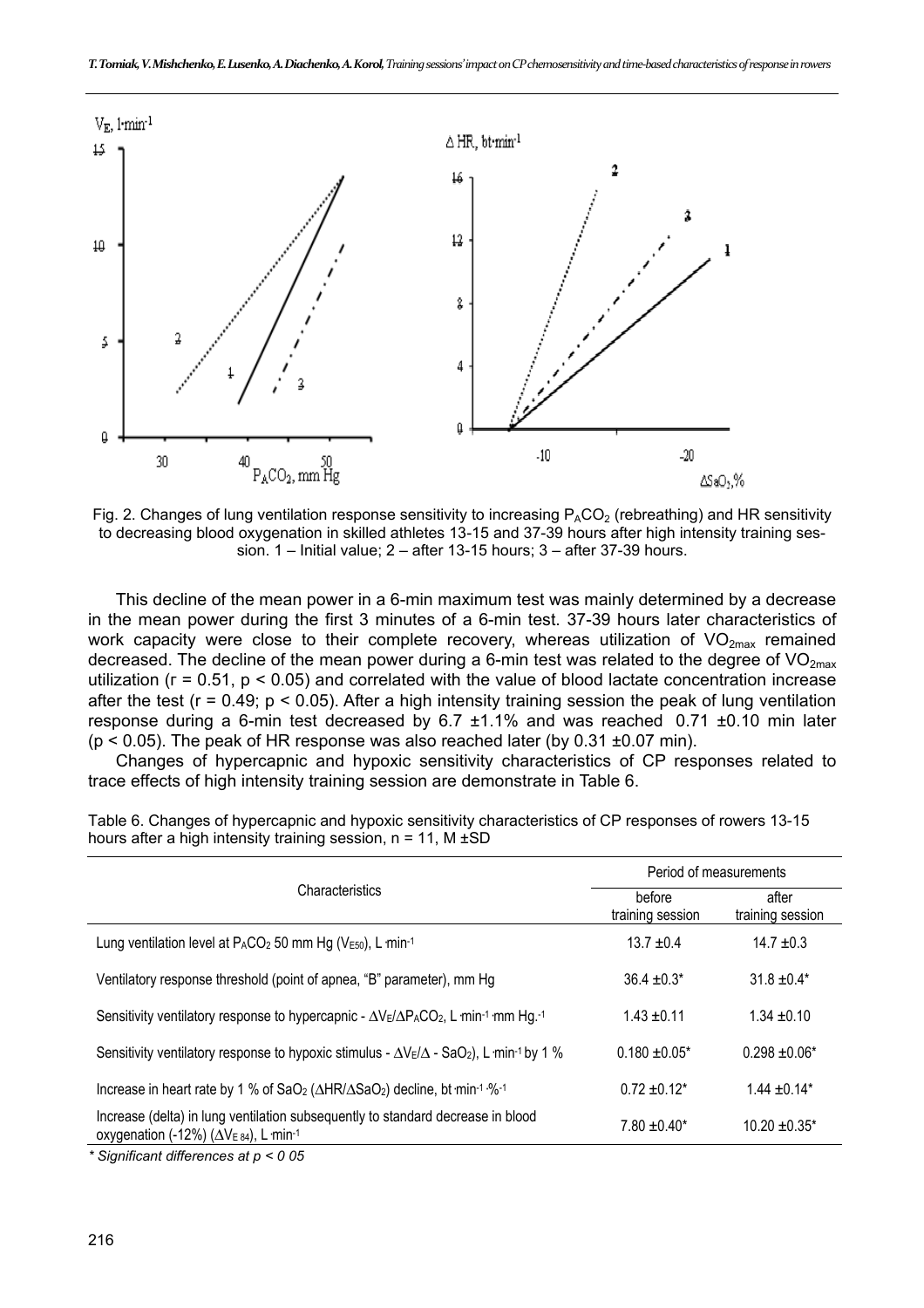As is clear from Table 6, a training session of high intensity (subjectively heavy) resulted in a significant increase in the reactivity to hypoxia reflecting enhancement of sensitivity to it 13-15 hours after the session.

Differences in relation of lung ventilation sensitivity to hypercapnia after one (13-15 hours) and two (37-39 hours) days from the ending point of training sessions are illustrated by Figure 2 (the left part).

Results showed that disposition of the line returns to the initial level in case of an increase in threshold response to CO<sub>2</sub>. Complete recovery of HR response sensitivity to hypoxia did not occur even 37-39 hours after the session (Fig. 2, the right part).



Fig. 2. Changes (percentage to baseline) in ventilatory response to  $CO<sub>2</sub>$ , heart rate response to hypoxia, primary kinetics (0.7 VO<sub>2</sub>max) 13-15 hours and 27-39 hours after strenuous training sessions in high performance rowers (M ±SD)

#### **Discussion**

In the present study, we found that 1) sensitivity to hypercapnia in the recovery phase after (13-15 hours) an endurance training session of moderate (subjectively light) intensity increased, whereas sensitivity to hypoxia and CP fast kinetics remained unaffected in comparison to the baseline (before the training session); 2) a training session of high intensity (subjectively exhaustive) resulted in a significant decrease in sensitivity to hypercapnia, an increase in CP sensitivity to hypoxia, a decrease in CP fast kinetics and stability of peak response 13-15 hours after the session. Complete recovery of HR response sensitivity to hypoxia did not occur even 37-39 hours after the session; 3) mean power in a 6-min maximum test after 13-15 hours of a hard training session decreased. It was mainly determined by a decrease in the mean power during the first 3 minutes of a 6-min test. 37-39 hours later characteristics of work capacity were close to their complete recovery, whereas utilization of  $VO<sub>2</sub>$ max remained decreased.

Most studies have shown that a decrease in the ability to produce power is identified as a manifestation of fatigue, and a trace of fatigue may observed for extended periods [2, 3, 23, 26]. In sports with high-energy demands, an understood limitation of endurance capacity is fatigueinduced exhaustion of metabolic reserves [2, 3]. It is known that stability of CP response in high intensity exercises is higher in athletes [2]. It may be related not only metabolic resources but CP responsiveness stability, too. The results showed that CP responsiveness trends to dissimilar changes in the recovery phase depend on the intensity of endurance training sessions. Previous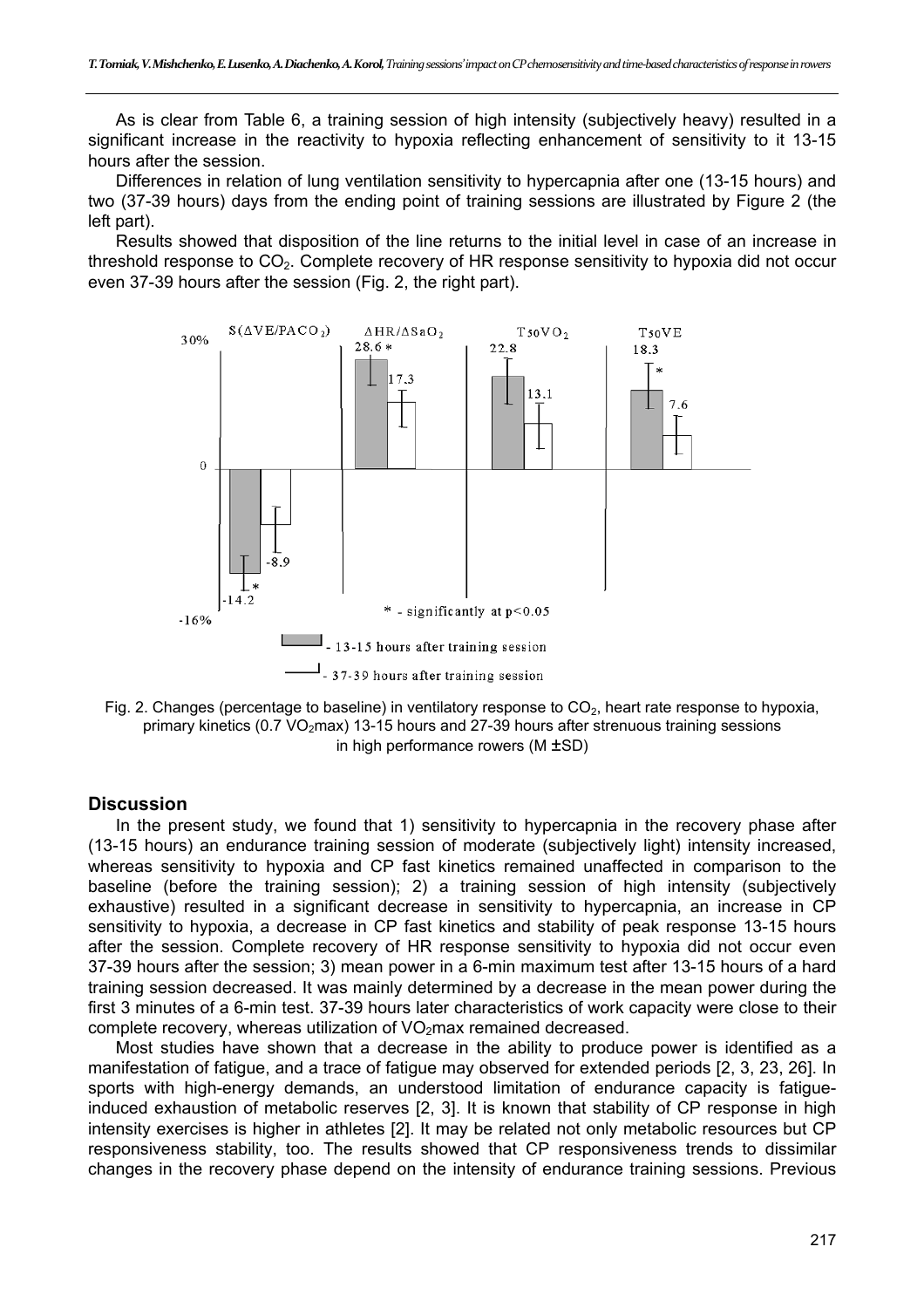studies showed some chronic effects of ventilatory responses to hypoxia and hypercapnia related to enduring physical training [4, 5, 7, 8, 9, 10, 11, 12]. A training session of high intensity resulted in a decrease of sensitivity to hypercapnia and fast kinetics, whereas a moderate intensity session resulted in an increase in  $CO<sub>2</sub>$  sensitivity, that is a training session of moderate intensity can have a stimulating effect on ventilatory sensitivity to carbon dioxide. This may be due to the previously shown increased sensitivity to  $CO<sub>2</sub>$  during mild physical activity [31, 34]. CP fast kinetics and hypoxic sensitivity after a moderate intensity session remained unaffected vs. baseline. Some physiological responses include an increase in ventilatory responses to hypoxia, a decreased or increased response to hypercapnia in athletes. The data concerning this issue are contradictory [4, 7, 8, 9, 10, 11]. In some cases, a decrease of ventilatory chemosensitivity to hypercapnia was found in athletes, whereas in others only a decrease of hypoxic sensitivity takes place. The discrepancy in observations may be attributable to the training intensity, prolonging of training, age involvement in training and athletes' performance. A few studies investigated the effects of intermittent hypoxic exposure combined with exercise training on ventilatory chemosensitivity in humans, for example studies by Katayama et al. [17, 21]. An increase in hypoxic ventilatory response showed at intermittent exposure to altitude combined with endurance training for several weeks [17]. In another study, intermittent hypoxic exposure for six consecutive days with exercise training did not significantly increase the hypoxic and hypercapnic ventilatory response, whereas without exercise training the hypoxic ventilatory sensitivity did increase [21]. Oxygen uptake fast kinetics increases in long-lasting sports specific training [7, 28, 30, 31], whereas it changes related to fatigue are insufficiently researched. For example, a decrease in CP fast kinetics showed after exhaustive ergometric exercise [23]. So a decline of both hypoxic and hypercapnic drives of breathing as well as the response of carotid sinus baroreceptors at rest has been typical of persons training endurance in many years. The common character of changes of the described physiological responses to various irritants under the influence of sports training may be explained by the fact that the role of chemo- and baroreceptor impulse is interrelated by the general breathing function and hemodynamics of body oxygen delivery [2, 22, 35, 36, 37]. During analysis of response sensitivity changes in the process of training one should bear in mind general regularity of control improvement in the system associated with afference "narrowing" in the process of the functional system adaptation to a specific factor [38]. The total amount of afferent impulse necessary for efficient system functioning is reduced.

One may suppose that in the case of athletes involved in intensive training the greatest changes of CP responsiveness should take place during strenuous sports exercises and after them. Athlete's working capacities largely depend upon how long and how much of body oxygen demand above its current uptake it may tolerate. Taking into account that athletes are under stress respiratory homeostasis for a long time, can be assumed that the shifts of homeostatic parameters (as well as the level of strain in regulatory mechanisms for their maintenance) tend to become habitual along with fitness development. That is, sensitivity to shifts of  $pCO<sub>2</sub>$ , pH and PaO<sub>2</sub> may be transformed to some extent. This determines enhancement of reserve power of the homeostasis maintenance in endurance athletes. There is a limited data about the mechanism of changes in chemosensitivity for enhancement of respiratory homeostasis reserve during training. This data yields a conclusion that the efficiency of the oxygen delivery system during intensity endurance training may well be evaluated according to the degree of homeostatic control mechanism strain. The latter after training sessions may be regarded as chemosensitivity and fast kinetics changes and considered as related to the assessment of fatigue. An increase in CP hypoxic sensitivity after a high intensity training session tends to more reflect the state of peripheral chemosensitive formations, whereas a decrease in sensitivity to hypercapnia – central medullar chemoreceptors [37,39]. At the same time, sensitivity to hypoxia during a physical load also reflects the degree of  $c$ erebral anaerobic metabolism, which induces an increase in  $H<sup>+</sup>$  concentration in the area of the respiratory center [40]. Due to the above changes of sensitivity to hypoxia largely reflect the longterm accumulation of impacts. That is why they are more associated with aerobic output than other factors, whereas the changing of sensitivity to hypercapnia reflects other characteristics of the body functional state. It is known that sensitivity of CP responses to  $CO<sub>2</sub>$  is the fastest and the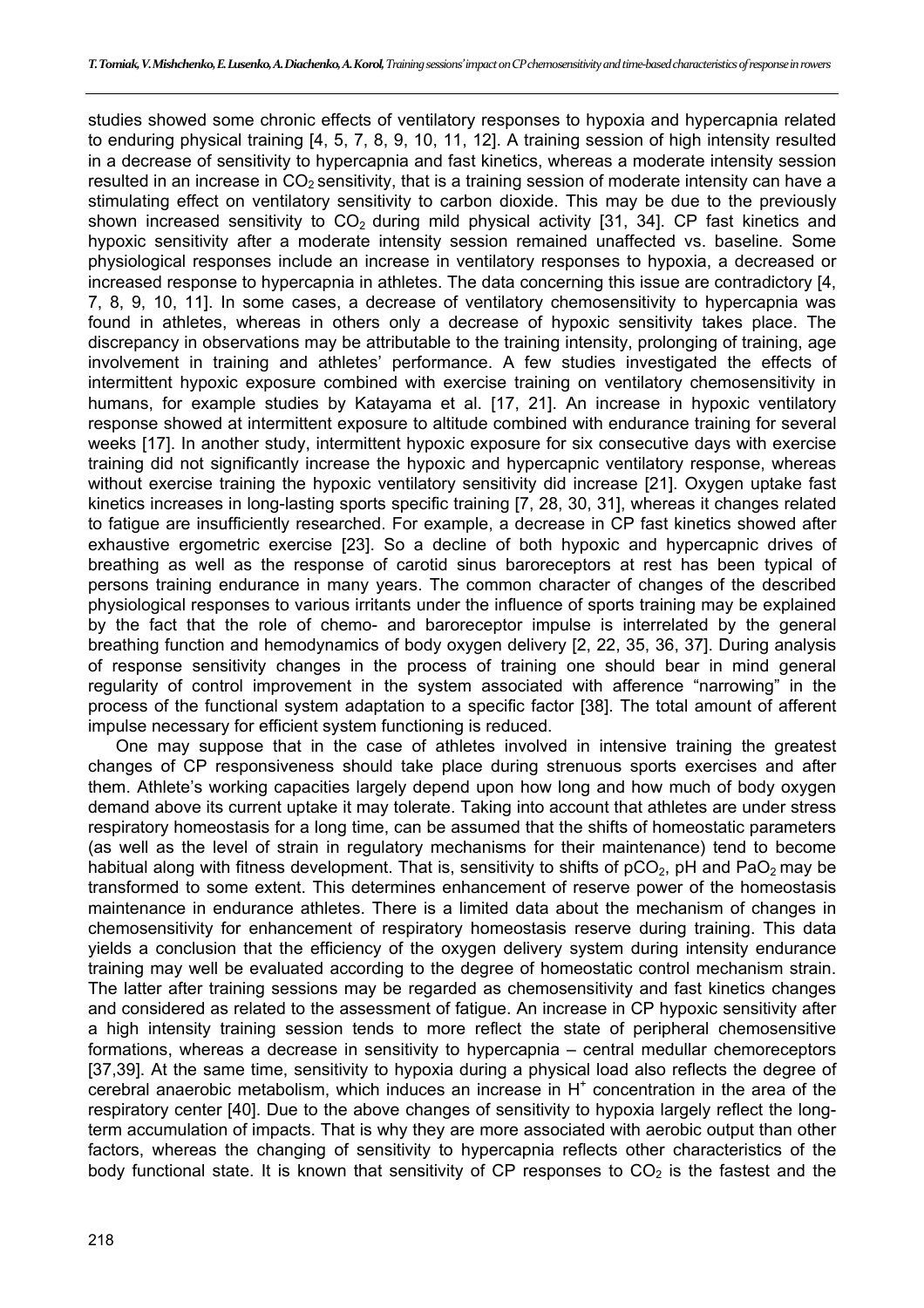most efficient mechanism of homeostatic regulation. Therefore, it may vary in high intensity physical training. It is clear if one takes into account the dynamic role of regulation of fast  $CO<sub>2</sub>$ removal at high intensity exercises and fast  $CO<sub>2</sub>$  accumulation after exercises [41-45]. To explain the regulation of  $O<sub>2</sub>$  delivery and metabolites (CO<sub>2</sub>) removal during a physical load, characteristics of the apparatus of this process management as the "regulator of variable enhancement" are sometimes used [46]. In this way, an attempt is made to explain a seeming conflict between fast and considerable changes of CP responses and stability of chemoreceptor stimuli during transition from rest to muscular activity. It may also be related to chemosensitivity and fast kinetics changes in the recovery phase of a training session [41, 47, 48].

## **Conclusion**

These results suggest that not only CP chemosensitivity to hypoxia but also CP chemosensitivity to hypercapnia are variable in high intensity endurance training. Temporary changes of CP chemosensitivity and fast kinetics in the recovery phase of different intensity of training sessions may change the training effect of the next training session. Trainability of athletes is strictly connected with value, specific and prolongation of characteristics of fatigue after a training session. Currently it is difficult to answer whether the above-described features of CP responsiveness are preferentially associated with trainability endurance athletes in the process of long-term impact of strenuous sports training. Checking of chemosensitivity and fast kinetics in the recovery phase (13-15 hours) after a high intensity endurance training session may be useful for evaluation of temporary changes in CP responsiveness related to fatigue.

## **References**

- 1. Coyle EF. Integration of physiological factors determining endurance ability. Exer Sports Sci Review. 1995;23:25-63.
- 2. Hollman W. Cardiovascular effects of extreme physical training. Acta Med Scand. 1986;220(711):193- 203.
- 3. Viru A. Adaptation in Sport Training. Times Mirror International Publishers. London;1995.
- 4. Kelley MA, Lauff M, Millman K. Ventilatory response to hypercapnia before and after athletic training. Respir Physiol. 1984;55:393-400.
- 5. Martin BJ, Sparks KE, Zwillich CW, Weil JV. Low exercise ventilation in endurance athletes. Med Sci Sports. 1979;11:181-185.
- 6. McConnell AK, Semple ESG. Ventilatory sensitivity to carbon dioxide: the influence of exercise and athleticism. Med Sci Sports Exerc. 1996;28:685-691.
- 7. Mishchenko V, Lysenko OM, Vynogradov VY. Types of respiratory system physiological reactivity and specifics of athletes' special work capacity. Physiol J Academy Science of Ukraine. 2006;52,4:69-77.
- 8. Miyamura M, Yamashina T, Honda Y. Ventilatory responses to CO2 rebreathing at rest and during exercise in untrained subjects and athletes. Jpn J Physiol. 1976;26:245-254.
- 9. Miyamoto T, Inagaki M, Takaki M, et al. Adaptation of the respiratory controller contributes to the attenuation of exercise hyperpnea in endurance-trained athletes. Eur J Appl Physiol. 2010;112(1):237-251.
- 10. Ohyabu Y, Usami A, Ohyabu I, Ishida Y, Miyagawa C, Arai T, Honda Y. Ventilatory and heart rate chemosensitivity in track-and-field athletes. Eur J Appl Physiol. 1990;59:460-464.
- 11. Okuma T, Fujitsuka N, Utsano T. Ventilatory response to hypercapnia in sprint and long distance swimmers. Eur J Appl Physiol 1980; 43: 235-241.
- 12. Weil JV, Byrne-Quinn E, Sodal I E, Kline JS, McCullough R E, Wuyam GF, Moosavi SH, Decety J, Adams L, Lansing RW, Guz A. (): Imagination of dynamic exercise produced ventilatory responses, which were more apparent in competitive sportsmen. J Physiol 1995;1: 713-724.
- 13. Bradley BL, Mestas J, Forman J, Unger KM. The effect on respiratory drive of a prolonged physical conditioning program. Am Rev Respir Dis 1980;122: 741–746.
- 14. Caputo F, Denadai B. Effect of aerobic endurance training status and specificity on oxygen uptake kinetics during maximal exercise. Eur J Appl Physiol 2004;93(1-2): 87-95.
- 15. Casaburi R, Storer TW, Wasserman K. Mediation of reduced ventilatory response to exercise after endurance training. J Appl Physiol 1987;63:1533–1538.
- 16. Endo M, Okada Y, Rossiter HB, Ooue A, Miura A, Kоgа S, Fukuba Y. Kinetics of pulmonary VO2 and femoral artery blood flow and their relationship during repeated bouts of heavy exercise. Eur J App Physiol 2005; 95(5-6):418-430.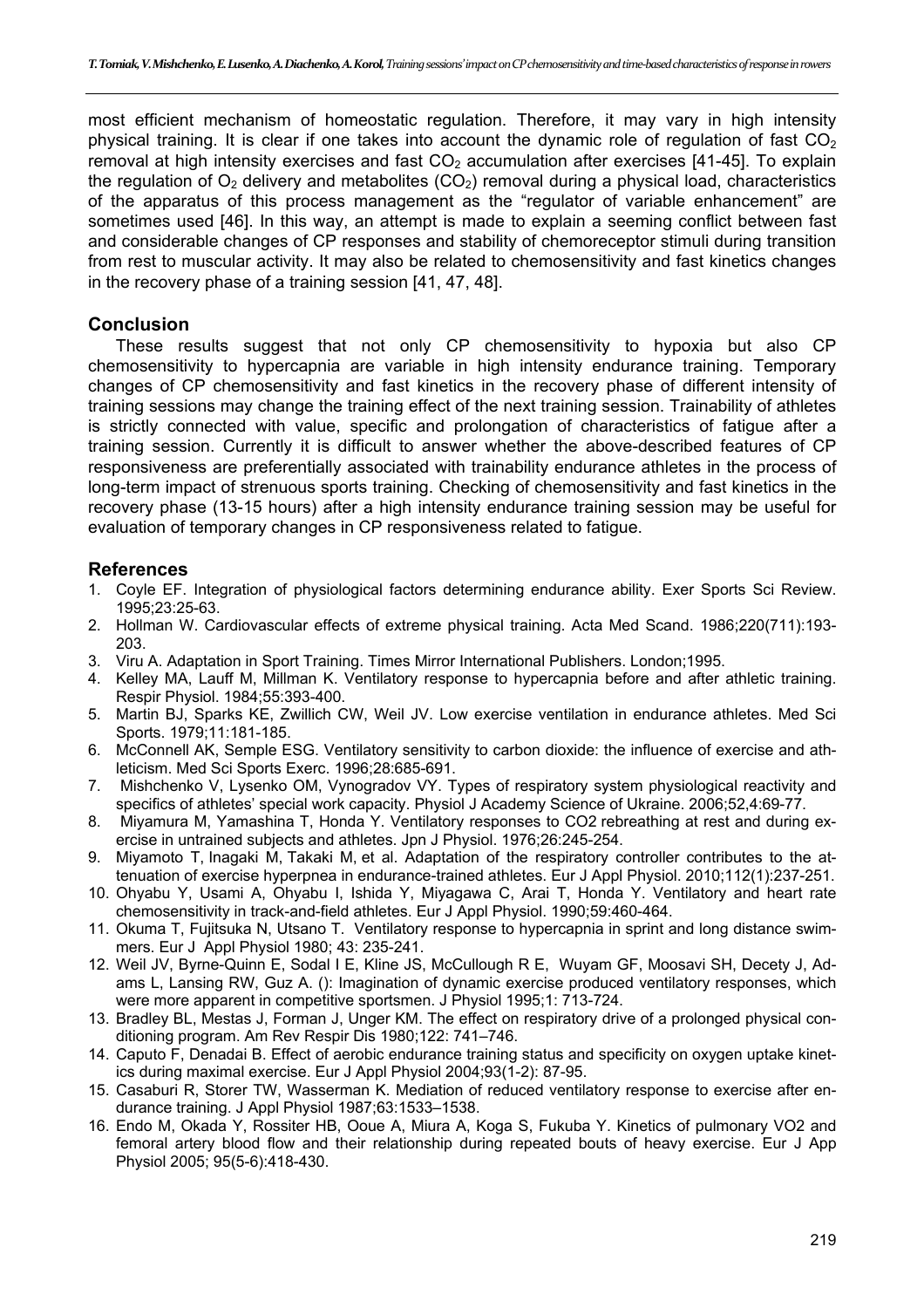- 17. Katayama K, Sato Y, Morotome Y, et al. Ventilatory chemosensitive adaptations to intermittent hypoxic exposure with endurance training and detraining. J Appl Physiol. 1999;86(6):1805-1811.
- 18. Miyamura M, Ishida K. Adaptive changes in hypercapnic ventilatory response during training and detraining. Eur J Appl Physiol. 1990;60:353-359.
- 19. Murgatroyd SR, Ferguson C, Ward SA, Whipp BJ, Rossiter HB. Pulmonary O2 uptake kinetics as a determinant of high-intensity exercise tolerance in humans. J Appl Physiol. 2011;110:1598-1606.
- 20. Byrne-Quinn E, Weil JV, Sodal IE, Filley GF, Grover RF. Ventilatory control in the athlete. J Appl Physiol. 1971;30:91-98.
- 21. Katayama K, Sato Y, Ishida K, Mori S, Miyamura M. The effects of intermittent exposure to hypoxia during endurance exercise training on the ventilatory responses to hypoxia and hypercapnia in humans. Eur J Appl Physiol. 1998;78:189-194.
- 22. Steinback CD, Salzer D, Medeiros PJ, Kowalchuk J, Shoemaker JK. Hypercapnic vs. hypoxic control of cardiovascular, cardiovagal, and sympathetic function. Am J Physiol Regul Integr Comp Physiol. 2009;296(2):402-410.
- 23. Mishchenko V, Suchanowski A. Athletes endurance and fatigue characteristics related to adaptability of specific cardiorespiratory reactivity. Gdansk: AWFiS; 2010.
- 24. Tomiak Т, Lysenko Е, Zasada М. Fast Kinetics and Sensitivity of Cardiorespiratory Responses in Athletes of Different Sport Events. Research Yearbook. Studies in Physical Education and Sport 2005;11:25-29.
- 25. Gibala M, McGee S. Metabolic Adaptations to Short-term High-Intensity Interval Training. Eur J Appl Physiol. 2008;36(2):58-63.
- 26. Halson SL, Bridge MW, Meeusen R, et al. Time course of performance changes and fatigue markers during intensified training in trained cyclists. J Appl Physiol. 2002;93(3):947-956.
- 27. Bailey SJ, Vanhatalo A, Wilkerson DP, DiMenna FJ, Jones AM. Optimizing the "priming" effect: influence of prior exercise intensity and recovery duration on O2 uptake kinetics and severe-intensity exercise tolerance. J Appl Physiol. 2009;107:1743-1756.
- 28. Burnley M, Jones A. Oxygen uptake kinetics as a determinant of sport performance. Eur J Sport Science. 2007;7(2):63-79.
- 29. Kilding E, Challis NV, Winter EM, Fysh M. Characterization, asymmetry and reproducibility of on- and off-transient pulmonary oxygen uptake kinetics in endurance-trained runners Eur J Appl Physiol. 2005;93(5-6):588-597.
- 30. McKay BR, Paterson DH, Kowalchuk JM. Effect of short-term high-intensity interval training vs. continuous training on O2 uptake kinetics, muscle deoxygenation, and exercise performance. J Appl Physiol. 2009;107:128-138.
- 31. McNarry MA, Welsman JR, Jones AM. Influence of training status and exercise modality on pulmonary O2 uptake kinetics in pubertal girls. Eur J Appl Physiol. 2010;111(4):621-631.
- 32. Read DJC. A clinical method for assessing the ventilatory response to carbon dioxide. Aust Ann Med. 1967;16: 20-32.
- 33. Weil JV, E. Byrne-Quinn IE. Sodal WO, et al. Hypoxic ventilatory drive in normal man. J Clin Invest. 1970;49:1061-1072.
- 34. Filley GF. Augmentation of chemosensitivity during mild exercise in normal man. J Appl Physiol. 1972;33: 813-819.
- 35. Duffin J, Mohan RM, Vasiliou P, Stephenson R, Mahamed S A model of the chemoreflex control of breathing in humans: model parameters measurement. Respir Physiol. 2000;120:13-26.
- 36. Ainslie PN, Duffin J. Integration of cerebrovascular CO2 reactivity and chemo reflex control of breathing: mechanisms of regulation, measurement, and interpretation. Am J Physiol Regul Integr Comp Physiol. 2009;296:1473-1495.
- 37. Ward SA Ventilatory control in humans: constraints and limitations. Exp Physiol. 2007;92:357-366.
- 38. Sudakov KV. Normal Physiology. Med. Inform Burro. Moscow; 2006.
- 39. Ursino M, Magosso E, Avanzolini G. An integrated model of the human ventilatory control system: the response to hypercapnia. Clin Physiol. 2001;21(4):447-464.
- 40. Cunningham DJC, Robbins PA, Wolff CB. Integration of respiratory responses to changes in alveolar partial pressures of CO2 and O2 and in arterial pH. In: Handbook of Physiology. American Physiological Society, Bethesda; 1986, 476–528.
- 41. Berger KI, Ayappa I, Sorkin IB, Norman RG, Rapoport DM, Goldring RM. Post event ventilation as a function of CO2 load during respiratory events. Appl Physiol. 2002;93(3):917-924.
- 42. Bussotti M, Magri D, Previtali E, Agostoni P. End-tidal pressure of CO2 and exercise performance in healthy subjects. Eur J Appl Physiol. 2008;103:727-732.
- 43. Hughson RL, Inman MD. Gas exchange analysis of immediate CO2 storage at onset of exercise. Respir Physiol. 1985;59(3):265-278.